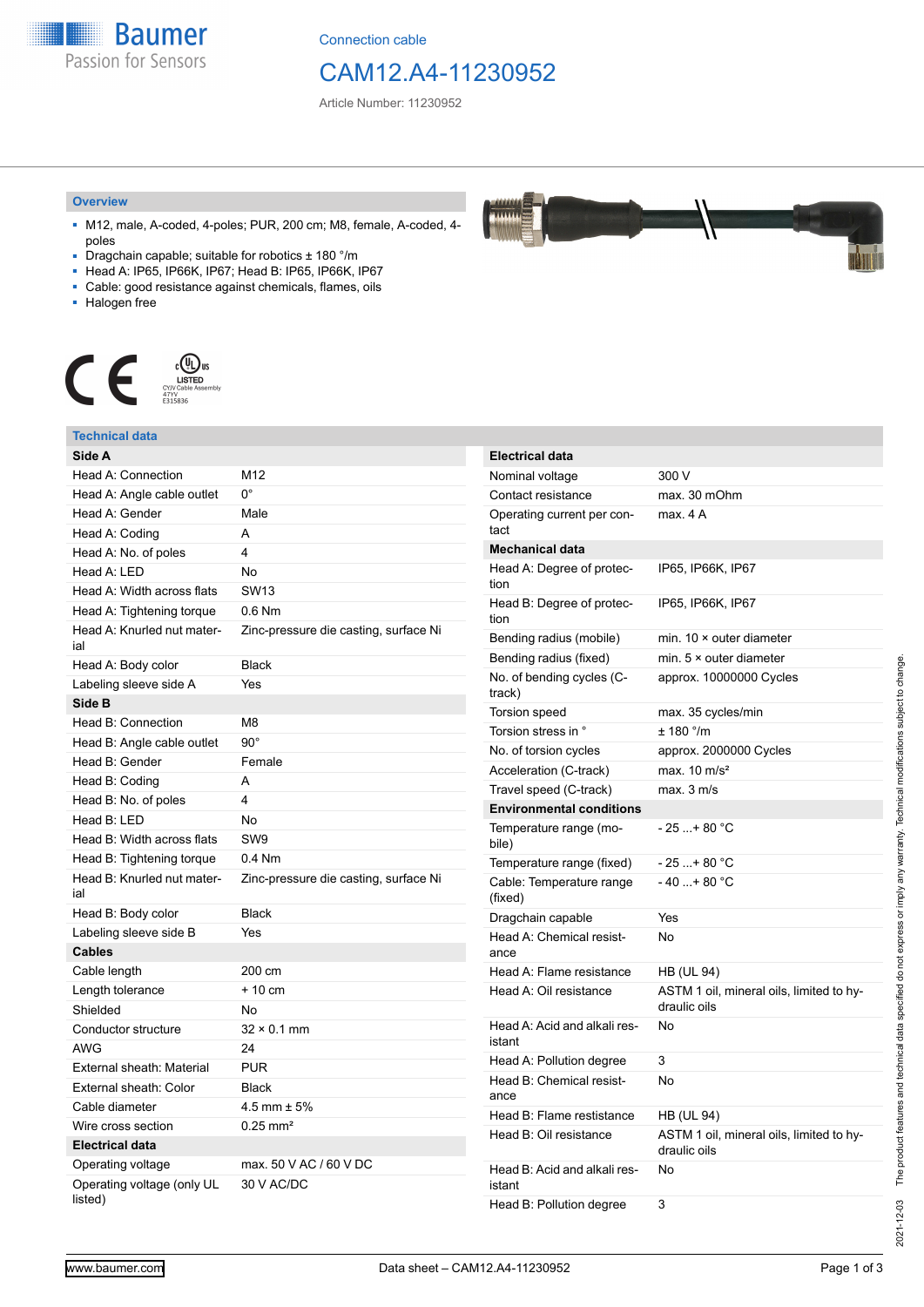

Connection cable

## CAM12.A4-11230952

Article Number: 11230952

#### **Technical data**

**Technical drawing**

**Side A**

#### **Environmental conditions**

Cable: Chemical resistance Good (DIN EN 60811-404)

Cable: Flame resistance Conform UL 1581 §1090 (H); CSA FT2; IEC 60332-2-2

#### **Environmental conditions**

| Cable: Oil resistance |  |
|-----------------------|--|
| Cable: Silicone-free  |  |

Good (DIN EN 60811-404) Yes

### **Side B**

#### **Technical drawing**





### **Coding**